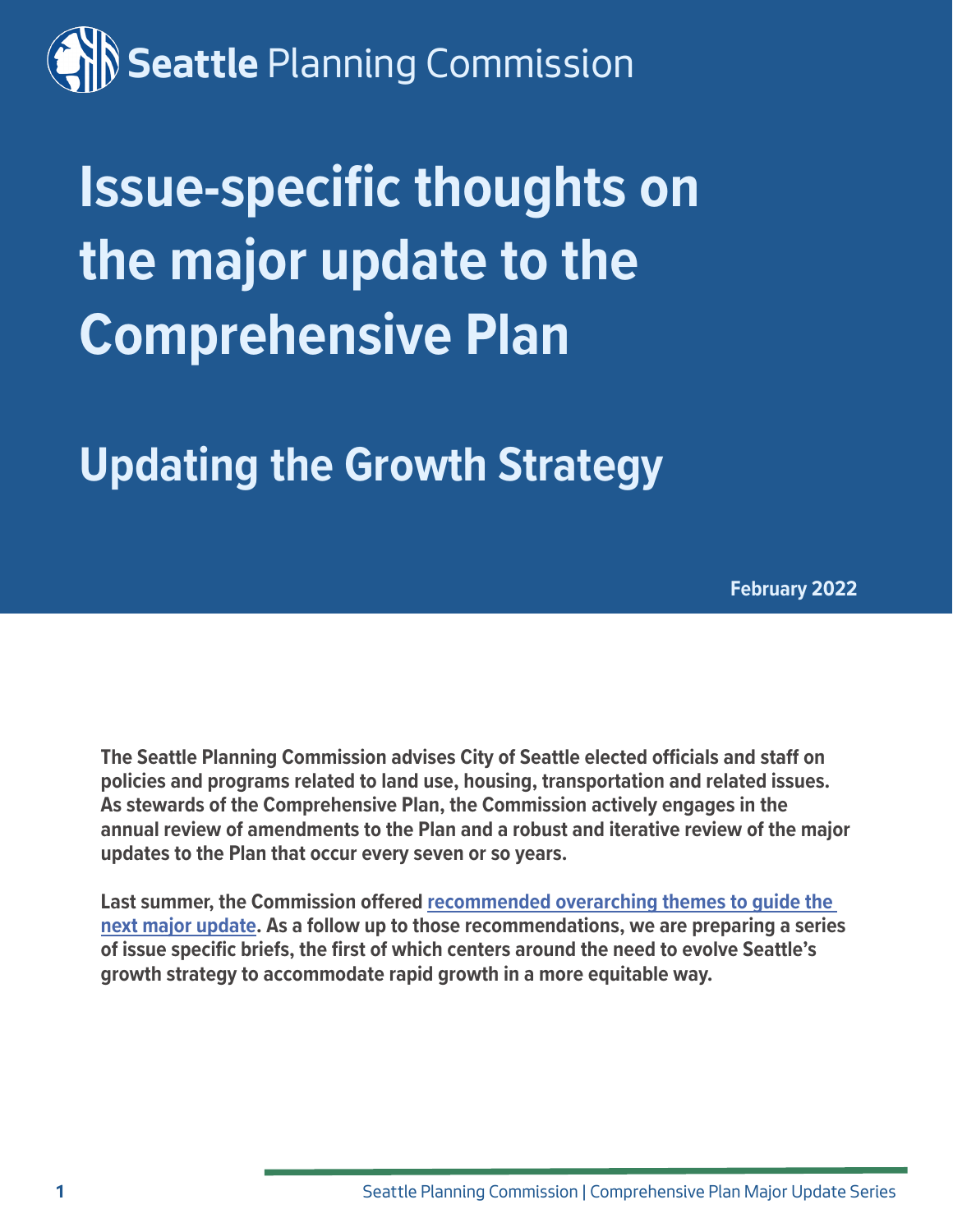## **A vision for a growing Seattle**

Members of the Seattle Planning Commission – collectively and as individuals – engage with people and organizations from all areas and backgrounds to talk and think together about the future Seattle we'd like to live in together. Our shared values and vision most often come down to something like this:

*Imagine a vibrant, equitable, and compassionate Seattle, where we dismantle and repair systems of harm, and provide opportunity and affordable housing for all. Imagine a resilient and carbon-negative Seattle, where streets are for people and where everyone has access to parks, open spaces, clean air and water.*

The next Comprehensive Plan Major Update will engage still more current and hopeful Seattleites in developing the City's collective vision and will outline the policies and plans to get there. For our part, as the Seattle Office of Planning and Community Development begins to devise and analyze future scenarios, the Planning Commission would like to offer our suggestions for evolving Seattle's Growth Strategy.

### **Summary of Recommendations**

We recommend the City consider the following strategies as it constructs the alternatives that will be tested in the Comprehensive Plan Environmental Impact Statement:

- **• Become a 15-Minute City.** The 15-Minute City concept advances complete, walkable neighborhoods integrating a mix of housing types and commercial spaces with transit and other mobility options, jobs, education, health care, and parks and open space – places where most of residents' daily needs are within a 15-minute walk or bike ride. The Planning Commission recognizes the potential for all residential areas to include a mix of neighborhood-based commercial and residential activity that can grow over time. These areas could include cafes and corner stores, live-work units, light manufacturing, and other appropriate uses that foster complete and resilient neighborhoods.
- **• Expand the Urban Villages concept to embrace a network of complete and connected neighborhoods.** Beyond previously designated Urban Villages, the City's Future Land Use Map should be updated to reflect the potential for complete, 15-minute neighborhoods within the quarter-mile walksheds around existing frequent transit and expanded to a halfmile walkshed around existing and planned high-capacity light rail and rapid bus stations. The Urban Village map should be updated to reflect the resulting network of complete, 15-minute neighborhoods.
- **• Actively address displacement.** Strong housing and commercial anti-displacement practices and policies should be a key focus for the next evolution of the Growth Strategy. Every zoning and land use policy change made in support of addressing the affordable housing crisis and commercial affordability must consider the potential for displacement of BIPOC and low-income communities and small businesses.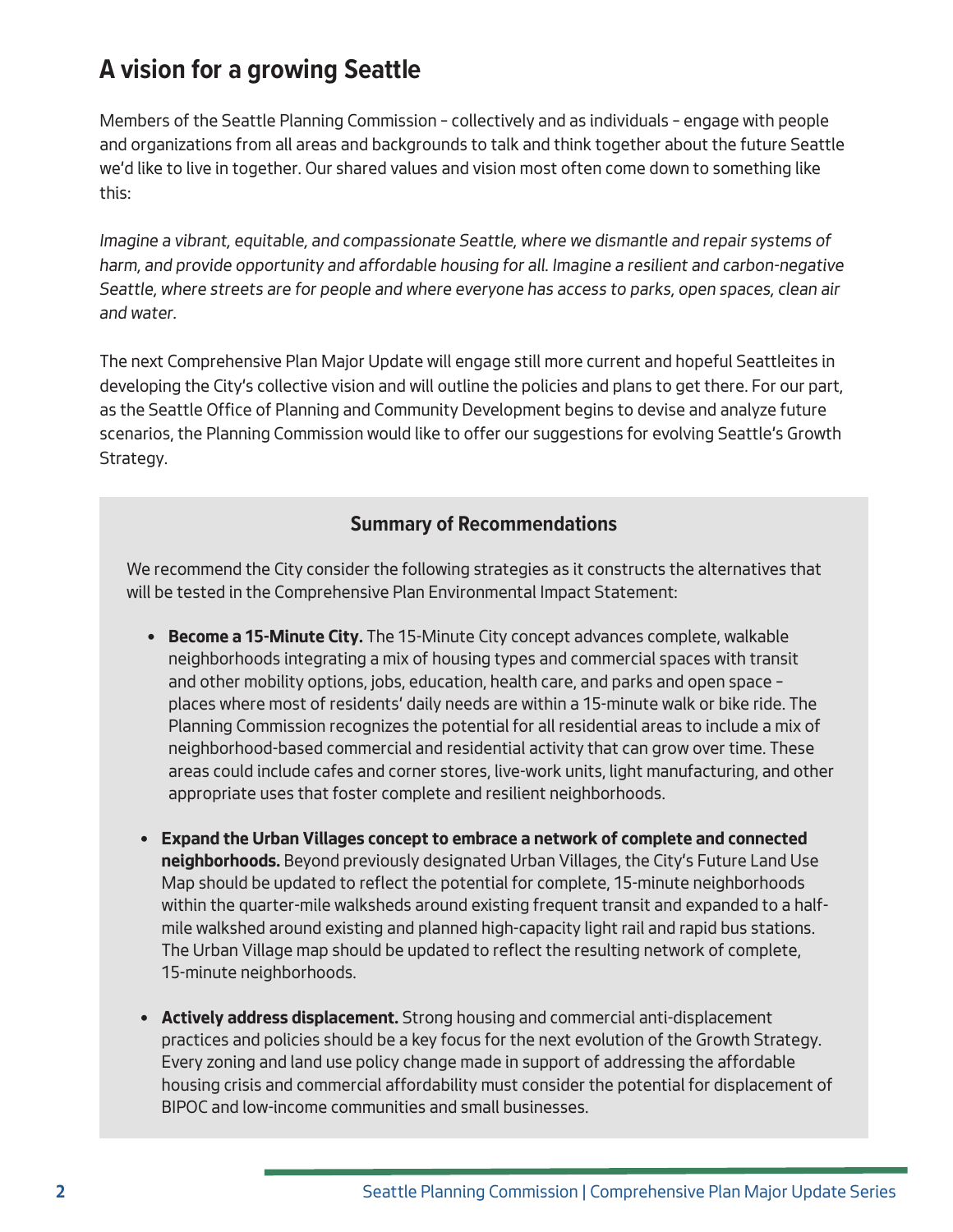## **Background**

Over the last few years, the Planning Commission has produced several papers that inform our view of an updated Growth Strategy for the next Comprehensive Plan Major Update: [Neighborhoods for All \(2018\)](http://www.seattle.gov/Documents/Departments/SeattlePlanningCommission/SPCNeighborhoodsForAllFINALdigital2.pdf), [Evolving](http://www.seattle.gov/Documents/Departments/SeattlePlanningCommission/SPCGSdigital01062020.pdf)  [Seattle's Growth Strategy \(2020\)](http://www.seattle.gov/Documents/Departments/SeattlePlanningCommission/SPCGSdigital01062020.pdf), and [A Racially Equitable](http://www.seattle.gov/Documents/Departments/SeattlePlanningCommission/RERRfinalSPC08032020.pdf)  [and Resilient Recovery \(2020\).](http://www.seattle.gov/Documents/Departments/SeattlePlanningCommission/RERRfinalSPC08032020.pdf)

In Neighborhoods for All, the Commission recommended that city policies and plans:

- Evolve Seattle's Growth Strategy to grow more walkable neighborhoods within residential areas across the city.
- Create a zoning designation that promotes the intended physical form and scale of buildings while being more equitable and inclusive.
- Foster a broader range of housing types in areas with access to essential components of livability, such as shops, parks, and schools.
- Retain existing houses while adding housing types that allow more people of varying means to live in every neighborhood.
- Encourage more compact development on all lots.
- Ensure development of housing that supports greater household diversity.

Evolving Seattle's Growth Strategy called for racial equity to serve as the guiding impulse of the Comprehensive Plan update while identifying three factors critical to the city's future: housing affordability, the climate crisis, and livability. The Commission noted that the Urban Village Growth Strategy of the 1990s had some success in steering development to areas served by transit but had left the legacy of redlining and social exclusion largely intact. Meanwhile, the prodigious infusion of technology jobs and wealth and ensuing rapid growth and displacement, coupled with startlingly rapid onset of



### **Displacement Risk (2017)**

WSP completed a partial update to the City's Displacement Risk Index in partnership with OPCD in 2020 as part of the I-5 Lid Feasibility Study. The update uses 2017 data to show changes since the original index.



Low Displacement Risk

Source: Lid I-5 Feasibility Study Summary Report, 2020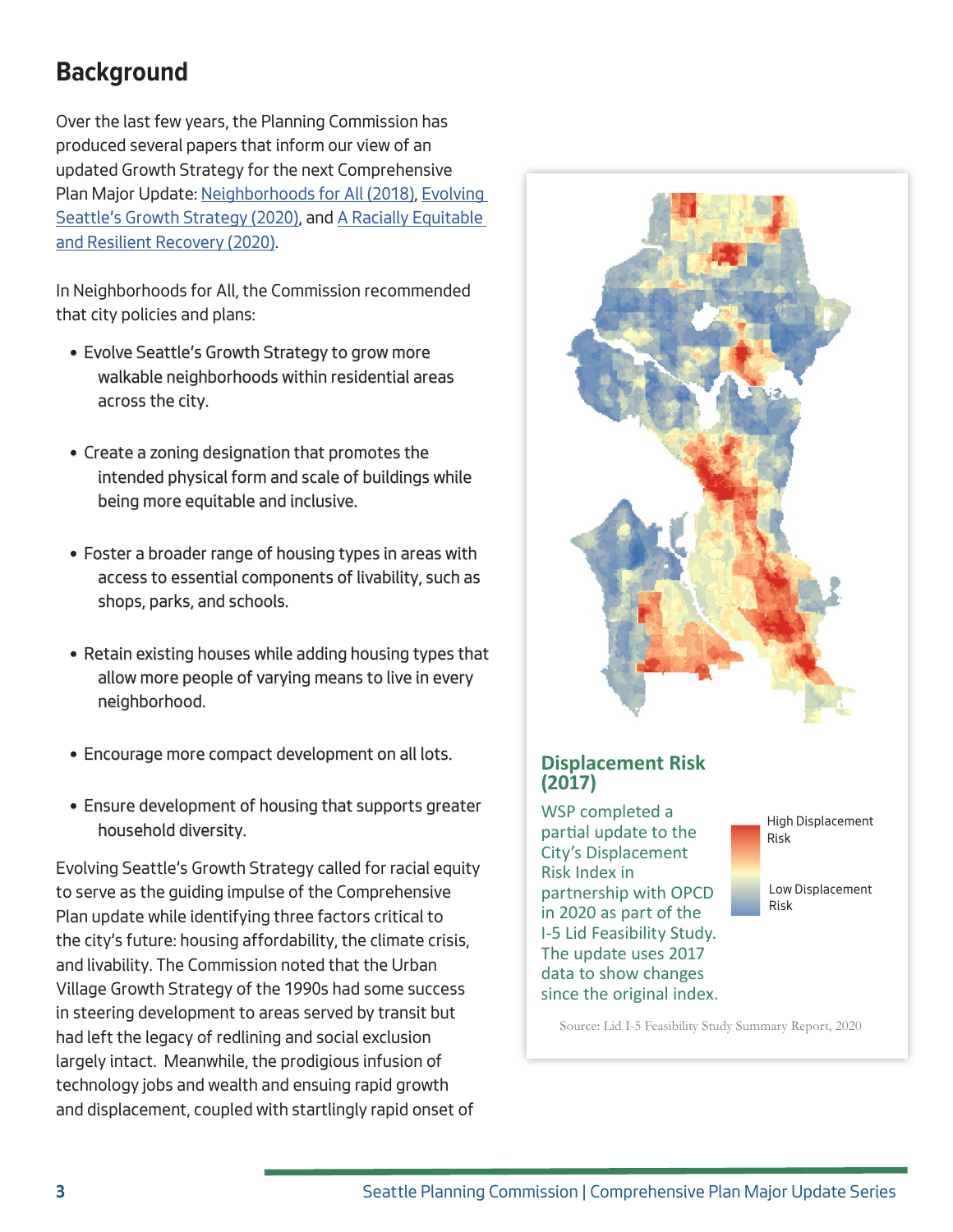climate-driven disruptions, present a profoundly different set of circumstances. *"The Comprehensive Plan is a timely opportunity to envision a Growth Strategy designed to advance racial equity, end housing disparities by race, repair harms caused by racially biased policies and ensure that the existential threat of climate change not contribute to racial inequities."*

The Commission's *Racially Equitable and Resilient Recovery* white paper sought to draw lessons for the future from the responses to the pandemic and the police killing of George Floyd, recommending that city leaders adopt plans to:

- Work in collaboration with communities of Black, Indigenous, and People of Color (BIPOC) to create a planning process that shares power with them.
- Advance housing choices and security in response to COVID-19 while expanding homeownership opportunities for BIPOC communities.
- Maintain the critical transit network and ensure that City rights-of-way meet safety and open space needs, especially for BIPOC communities.
- Ensure public spaces work for everyone by centering and implementing BIPOC visions for the public realm.
- Invest equitably in healthy and climate-resilient communities.

## **The need for an updated Growth Strategy**

The Major Update to the City's Comprehensive Plan comes during a time of both unprecedented crisis and opportunity. Seattle has benefitted from a robust economy fueled by the technology sector, adding tens of thousands of high-salary jobs and more than 100,000 residents in the last decade. The economic projections are bright, with baseline expectations for at least another 112,000 housing units and 169,500 jobs.<sup>1</sup> At the same time, we are experiencing escalating housing costs and homelessness, worsening impacts from climate change, growing racial and social inequities, and the effects of the COVID-19 pandemic. The Comprehensive Plan's Growth Strategy should communicate a vision for how Seattle will accommodate new residents and jobs in a sustainable manner that allows people of all races and backgrounds to thrive together. We must adopt a Growth Strategy that prevents Seattle from becoming an increasingly exclusive city, where only the wealthy can afford to live while middle- to low-income residents are displaced.<sup>2</sup>

<sup>1</sup> 2021 King County Urban Growth Capacity Report. Exhibit 55: DRAFT King County Jurisdiction Growth Targets, 2019-2044, p. 78. https://kingcounty.gov/depts/executive/performance-strategy-budget/regional-planning/ UrbanGrowthCapacityReport.aspx

<sup>2</sup> City of Seattle Market Rate Housing Needs and Supply Analysis. Exhibit 50. Scenario 1: Projected Households by Income Level, p. 55. https://www.seattle.gov/Documents/Departments/OPCD/OngoingInitiatives/HousingChoices/ SeattleMarketRateHousingNeedsAndSupplyAnalysis2021.pdf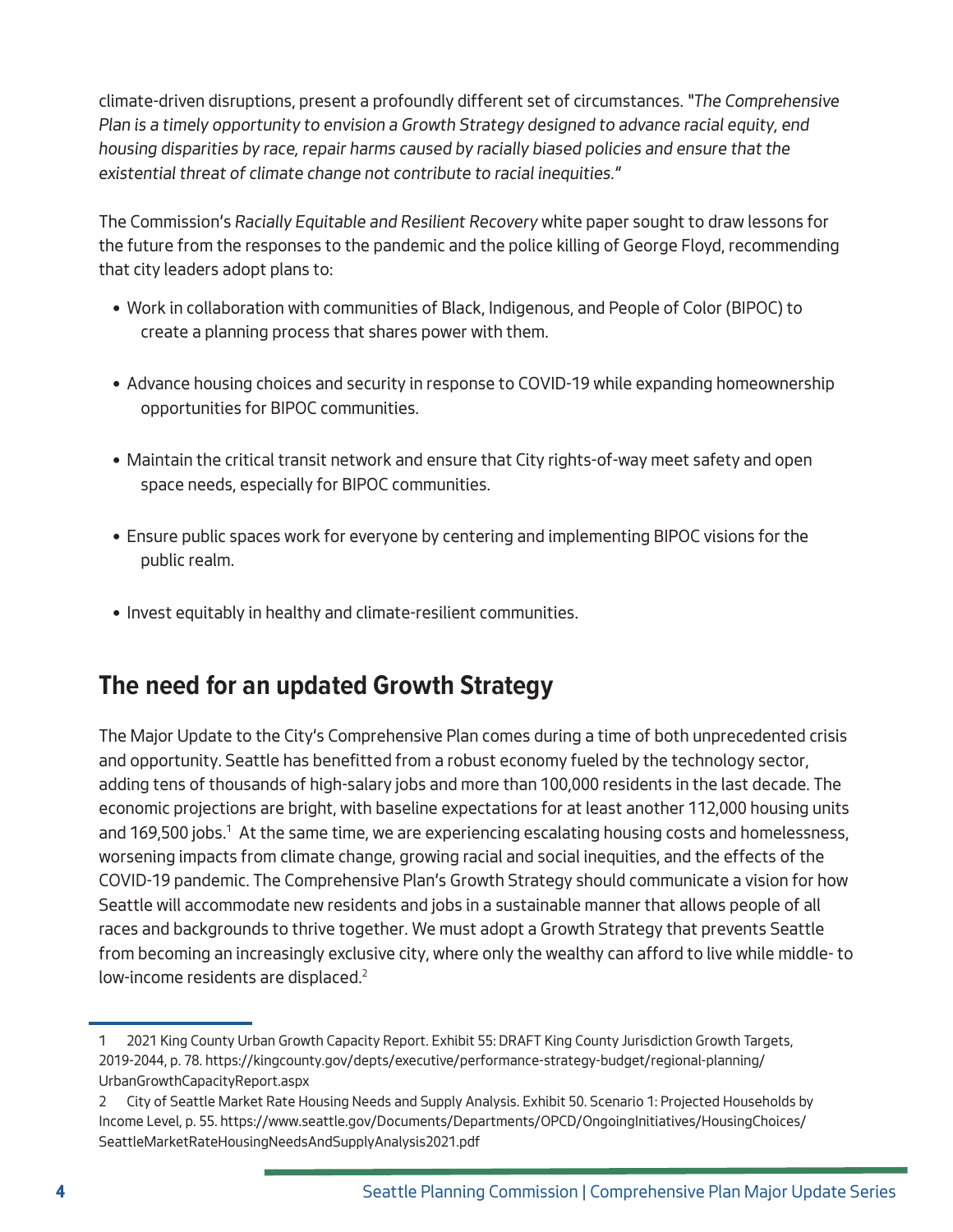|                                                                  | 2020 | 2025 | 2030 | 2035                                                   | 2040 | 2045   | <b>Net Change</b><br>2020-2045 |
|------------------------------------------------------------------|------|------|------|--------------------------------------------------------|------|--------|--------------------------------|
| <b>Total Households</b>                                          |      |      |      | 348,257 369,605 390,952 412,299 433,646 454,993        |      |        | 106.736                        |
| $\leq 50\%$ AMI                                                  |      |      |      | 85,665 90,096 94,528 98,959 103,390 107,822 22,157     |      |        |                                |
| >50% to ≤80% AMI 30,213 27,370 24,527 21,685 18,842              |      |      |      |                                                        |      | 16,000 |                                |
| >80% to ≤100% AMI 27,702 27,593 27,485 27,376 27,268 27,159 (543 |      |      |      |                                                        |      |        |                                |
| $>100\%$ AMI                                                     |      |      |      | 204,678 224,545 244,412 264,279 284,146 304,013 99,335 |      |        |                                |

Source: Seattle Market Rate Housing Needs and Supply Analysis, 2021. Exhibit 50.

#### **The equity gap in housing and jobs**

Indicators of the existing economic disparities show how great a challenge we face. The City's most recent housing needs and supply analysis identified a 21,000-unit gap of needed housing for households making 80% or less of area median income.<sup>3</sup> Housing scarcity results in more Seattleites experiencing housing instability and homelessness and fuels the displacement of low-income and BIPOC communities as many residents and businesses are priced out and forced to relocate. Lowerwage workers who serve our community cannot afford to live in Seattle and must commute long distances to their jobs in the city.<sup>4</sup>

The 1990s Growth Strategy was adopted under a banner of maintaining "neighborhood character", a vague phrase that has seemed to give special status to detached, single-family dwellings over all other housing types. Whether or not that was the principal motivation, the result is that multifamily homes have been steered to the relatively small portion of land area designated as urban villages – mostly along busy, dangerous arterial roads – and away from areas of the city with ample parks and schools. Maintaining large swaths of "single-family" areas while constraining multifamily housing growth to Urban Villages perpetuated the effects of redlining and restrictive covenants and limited where many BIPOC households could afford to live and thrive. The subsequent redevelopment in neighborhoods where more residential growth was allowed, and City investments promised, unintentionally led to the dramatic levels of displacement of BIPOC communities that Seattle has seen in the ensuing 25 years. Some Urban Village neighborhoods, waiting for City investment, have also experienced displacement due to loss of cultural anchors and community-related businesses in addition to residential displacement. The City's recent racial equity analysis of the Urban Village Growth Strategy echoed this conclusion and found that "many BIPOC communities have suffered from insufficient housing supply, choice, and affordability." Outside urban village boundaries, current zoning allows very little capacity for future growth.<sup>5</sup>

<sup>3</sup> ibid. Executive Summary, p. iii.

<sup>4</sup> ibid. Low-Wage Long-Distance Commuters, p. 50.

<sup>5</sup> Ibid. Exhibit 58. Scenario 1: Forecasted Shares of Net New Units by Housing Type, 2020-2045, p. 63.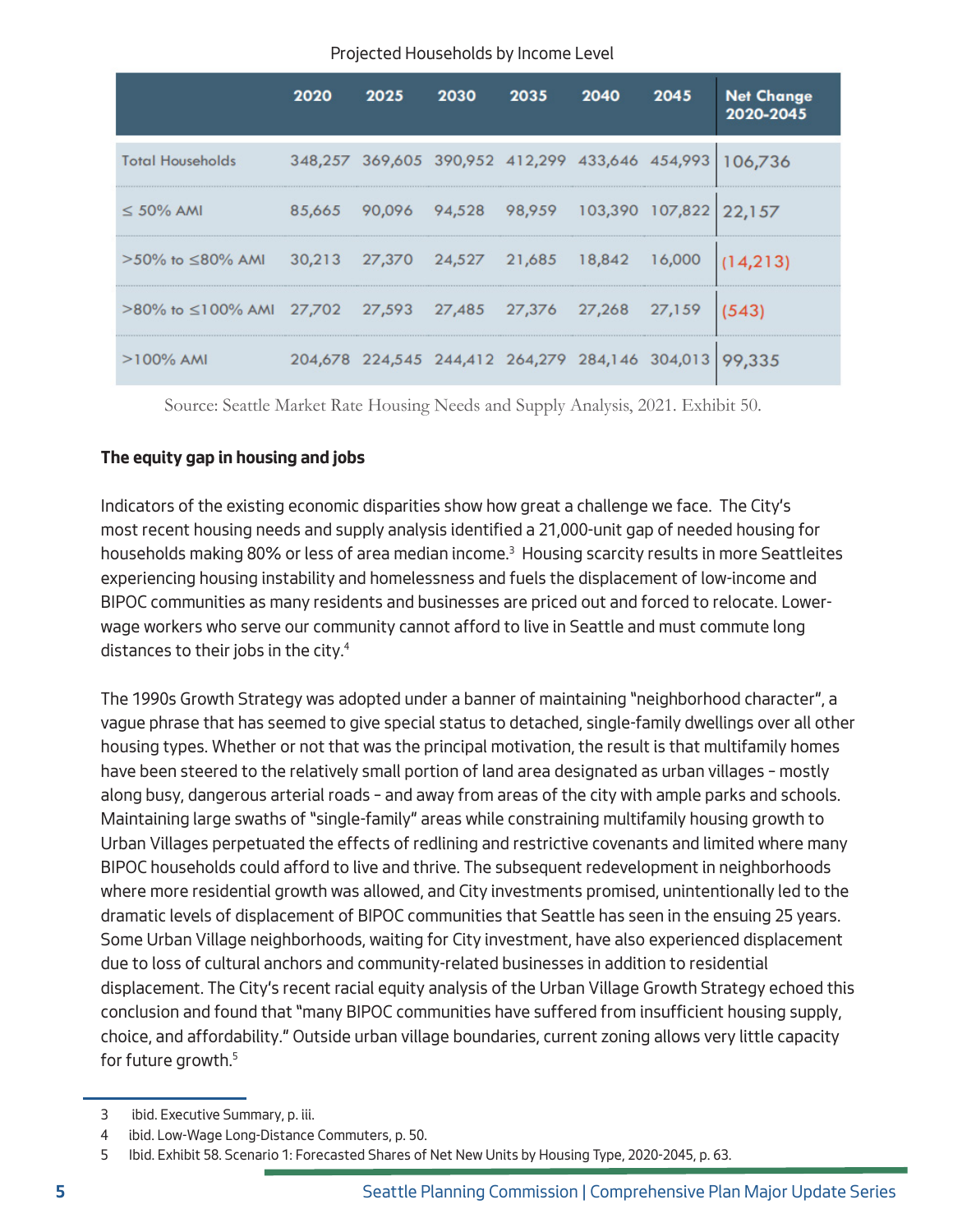

#### Forecasted Shares of Net New Units by Housing Type, 2020-2045

Source: Seattle Market Rate Housing Needs and Supply Analysis, 2021. Exhibit 58.

#### **Achieving climate readiness**

The urgent need to slow, mitigate, and adapt to climate change must guide our decisions regarding land use patterns, transportation networks, and building construction. We must address the fact that most of Seattle's residentially zoned land continues to be overly reliant on travel by automobile. Vehicle emissions are the city's largest source of carbon emissions, despite pre-pandemic increases in transit ridership. As the Planning Commission has noted previously, the next iteration of Seattle's Growth Strategy must "explicitly abandon the car-centric focus that has held sway since the middle of the last century," recognizing that the shift will occur over the life of the 20-year plan.

Seattle has made progress in building light rail and bus rapid transit and will continue to expand these networks to provide more access for its residents. However, the city cannot realize the full benefits of this massive investment without adopting zoning and development policies to accommodate significantly more households in the walkshed of high-capacity transit. At the same time, we must overcome the previous Growth Strategy's approach of maintaining large areas of the city in a state of automobile dependency by allowing a wider variety of residential and commercial uses in Neighborhood Residential zones, thereby making increasingly frequent transit possible citywide.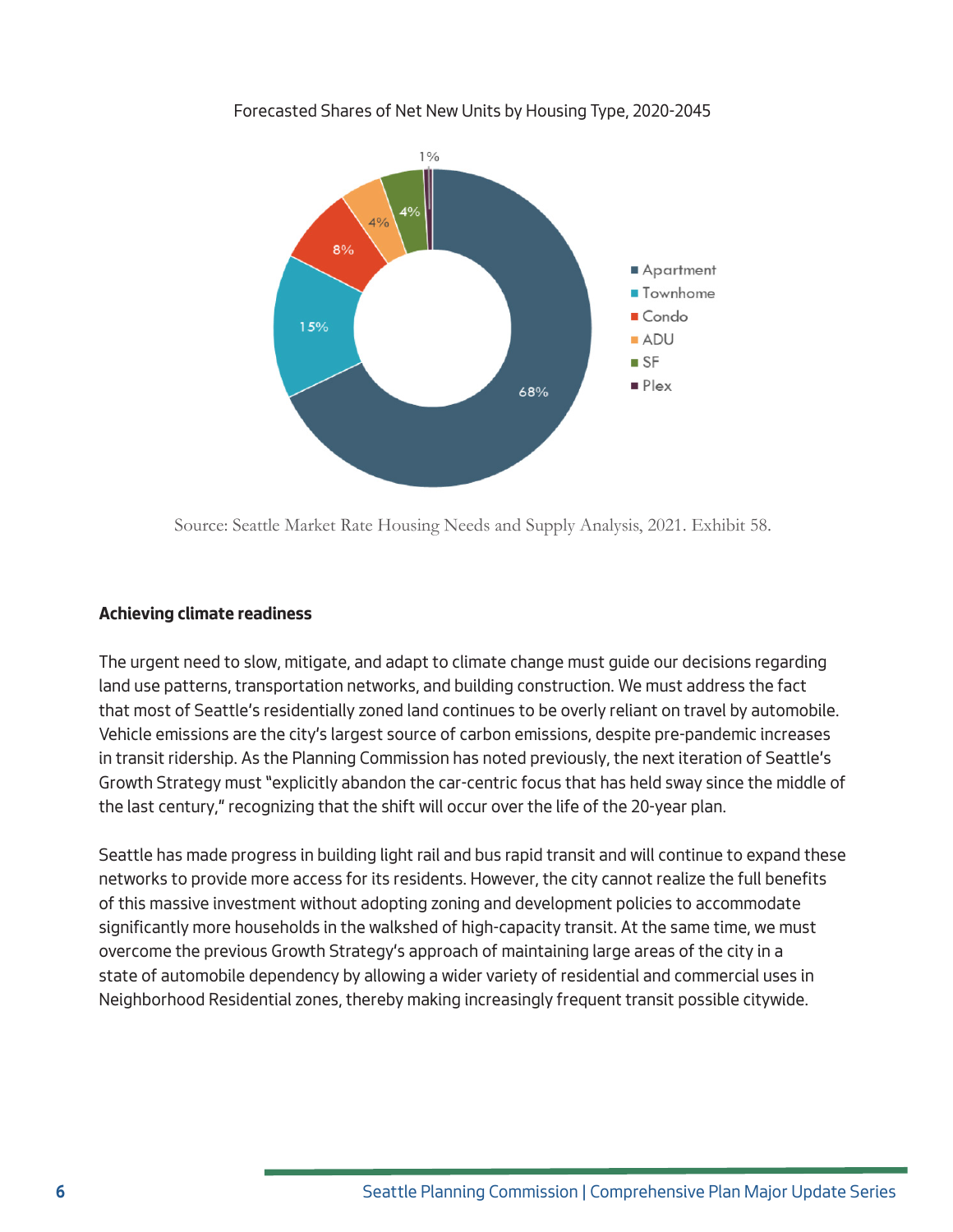## **Recommendations for an updated Growth Strategy**

#### **A call for genuine, effective community engagement**

To reverse existing inequities, the next Growth Strategy must lead to policies and plans that make the city better for everyone, especially those previously left behind. The framing and development of the Major Update to the Comprehensive Plan must evolve from robust and genuine outreach engaging all our communities, especially those who have benefited least from past practices and outcomes. To achieve this engagement, the process and materials used must be accessible to all in all parts of the city, regardless of language spoken or familiarity with the jargon of conventional city planning. City leaders must ensure robust engagement with BIPOC communities with a goal of community-focused "placekeeping" – the active care and maintenance of a place and its social fabric by the people who live, work, and recreate there – and resiliency to the effects of climate change and economic shocks. The Commission will be preparing additional correspondence regarding the need for a comprehensive community engagement strategy in the Comprehensive Plan Major Update.

#### **Become a 15-Minute City**

[The 15-Minute City](https://www.c40knowledgehub.org/s/article/15-minute-cities-How-to-create-complete-neighbourhoods?language=en_US) concept advances complete, walkable communities integrating a mix of housing types and commercial spaces with transit and other mobility options, jobs, education, health care, and parks and open space – places where most of residents' daily needs are within a 15-minute walk or bike ride. A central tenet of this concept is to engage residents of all backgrounds in identifying the services and features they deem essential for nearby access. The Planning Commission recognizes the potential for all residential areas to include a mix of neighborhood-based commercial and residential activity that can grow over time. Depending on local conditions, these areas could include features such as cafes and corner stores, live-work units, light manufacturing, and other appropriate uses that foster complete and resilient neighborhoods.



15-Minute City conceptual graphic. Source: Seattle Planning Commission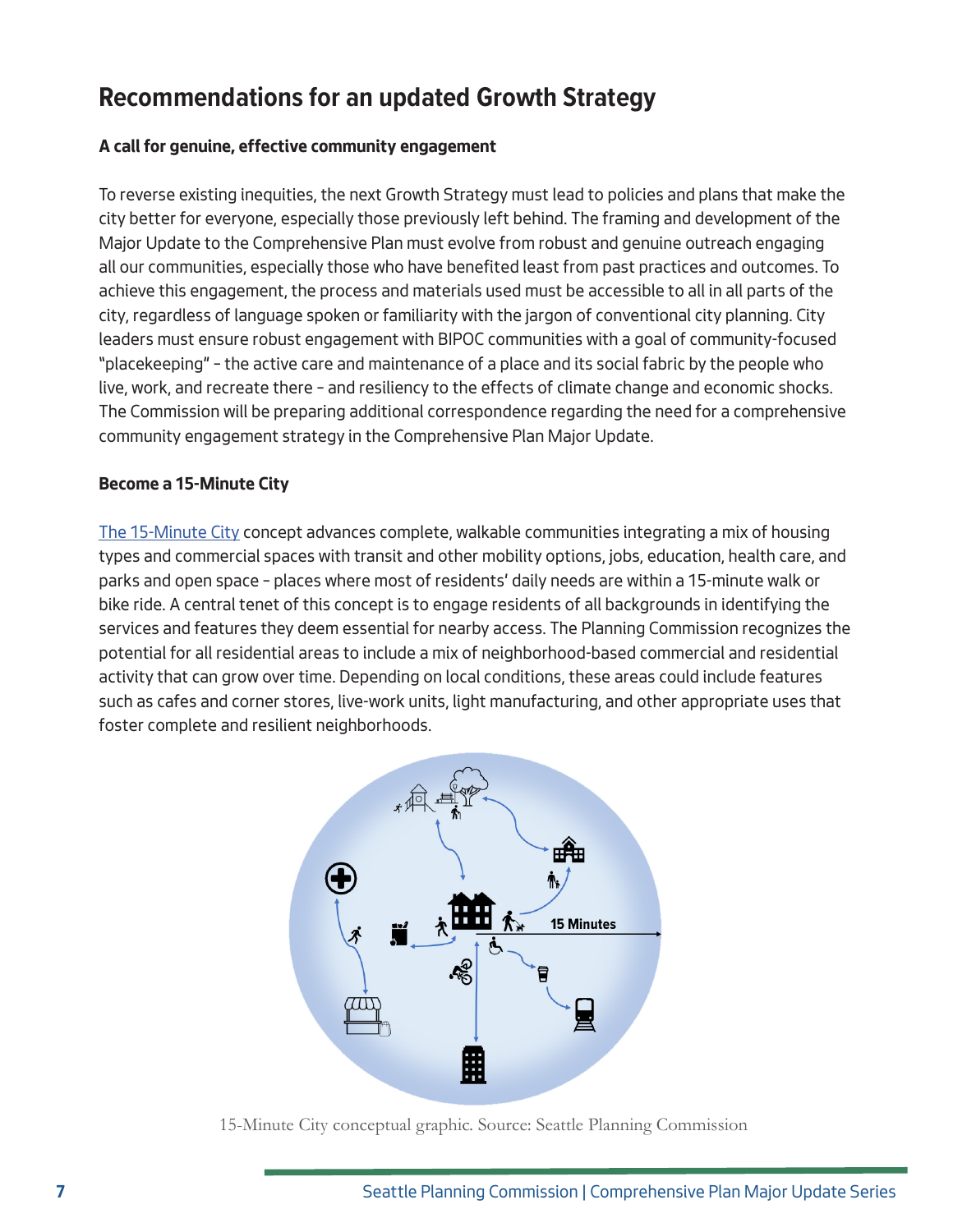COVID-19 has clearly illustrated the need to better integrate residential, commercial, and social opportunities. By allowing a greater variety of uses, neighborhoods can expand opportunities for residents and businesses, reduce commutes, and enhance walkability. Prioritizing affordable commercial spaces in these neighborhoods will allow small businesses, non-profit organizations, and creative industries to thrive. By empowering communities that have been underserved and negatively impacted by top-down planning in the past, Seattle can leverage the concept of 15-minute neighborhoods to improve racial equity outcomes by supporting the expansion of neighborhood businesses and local jobs in these areas.

#### **From isolated Urban Villages to a network of complete and connected neighborhoods**

From the perspective of zoning and land-use regulation, the Planning Commission recommends that the next Growth Strategy shift from a focus on a relative handful of Urban Villages toward a citywide, connected network of complete neighborhoods, each with a variety of housing and jobs and served by both frequent transit and a diversity of uses. To accomplish this, the City should use the Frequent Transit Service Area Map as a framework for a broader distribution of potential 15-minute neighborhoods. Land use designations on the City's Future Land Use Map should reflect this goal within the quarter-mile walkshed of frequent transit service. In the case of existing and planned highcapacity light rail and rapid bus stations, however, the walkshed should be expanded to a half-mile. The Urban Village map should be updated to reflect the resulting network of complete, 15-minute neighborhoods.



Map of Frequent Transit Network in Seattle. Source: City of Seattle GIS Program